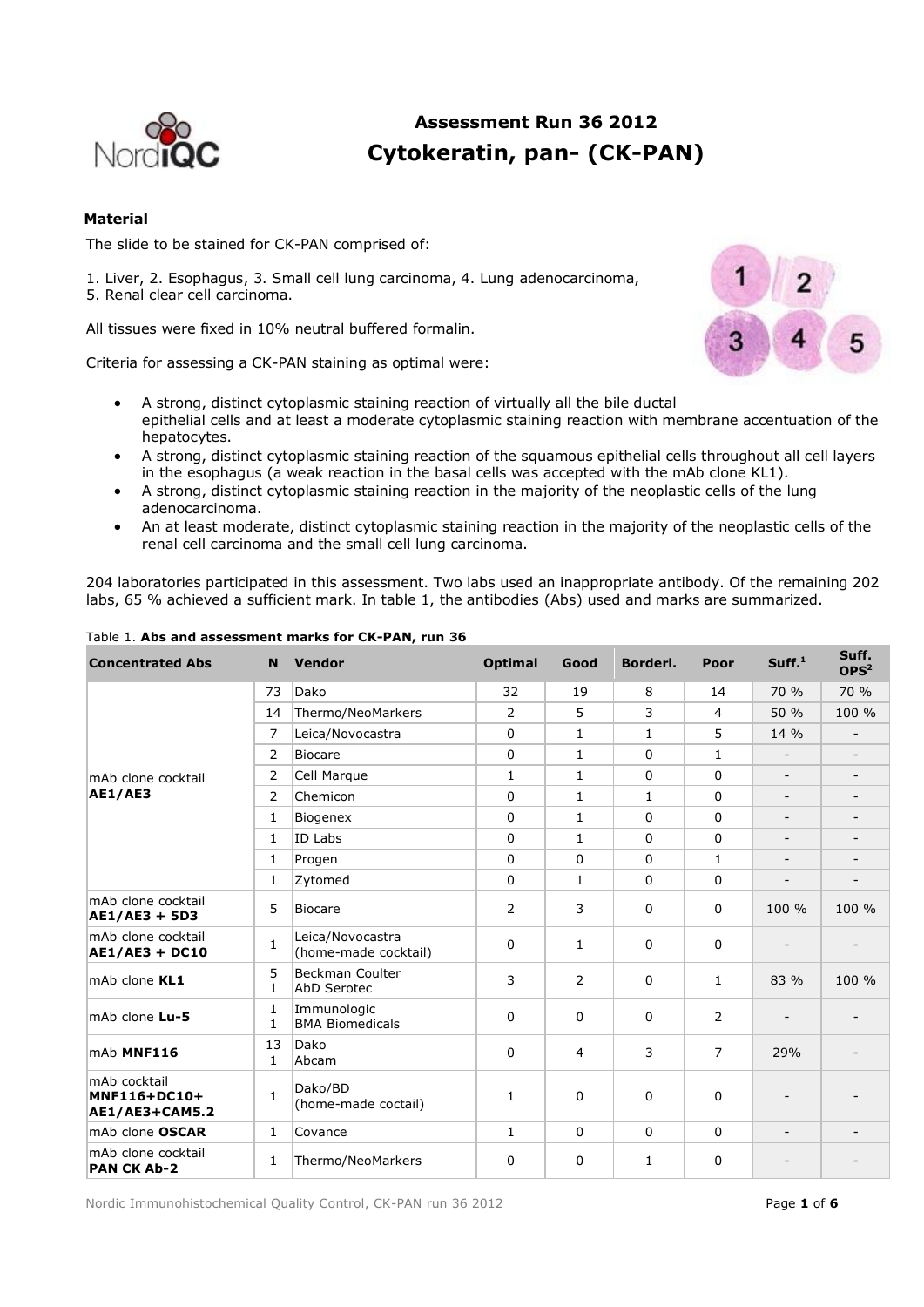| <b>Ready-To-Use Abs</b>                                     |                |                    |              |              |             |                |                          |                          |
|-------------------------------------------------------------|----------------|--------------------|--------------|--------------|-------------|----------------|--------------------------|--------------------------|
| mAb clone cocktail<br>AE1/AE3<br><b>IR/IS053</b>            | 25             | Dako               | 15           | 9            | $\mathbf 0$ | $\mathbf{1}$   | $96\%$                   | 100 %                    |
| mAb clone cocktail<br>AE1/AE3<br>313M-17/18                 | $\overline{2}$ | Cell Marque        | $\mathbf{1}$ | $\mathbf{1}$ | $\mathbf 0$ | $\Omega$       |                          |                          |
| mAb clone cocktail<br>AE1/AE3<br><b>PA0909</b>              | 2              | Leica              | $\mathbf 0$  | 0            | $\mathbf 0$ | $\overline{2}$ | $\overline{\phantom{0}}$ |                          |
| mAb clone cocktail<br><b>AE1/AE3</b><br><b>N1590</b>        | $\mathbf{1}$   | Dako               | $\mathbf 0$  | 1            | 0           | $\Omega$       |                          |                          |
| mAb clone cocktail<br><b>AE1/AE3</b><br><b>MAD-001000QC</b> | 1              | Master Diagnostica | 0            | 0            | 1           | $\mathbf 0$    |                          |                          |
| mAb clone cocktail<br><b>AE1/AE3</b><br>RTU-AE1AE3          | 1              | Novocastra         | $\mathbf 0$  | 0            | 1           | $\Omega$       |                          |                          |
| mAb clone cocktail<br>AE1/AE3+5D3<br><b>PM162AA</b>         | 1              | <b>Biocare</b>     | $\mathbf{1}$ | $\Omega$     | 0           | $\Omega$       |                          |                          |
| mAbcloe cocktail<br><b>AE1/AE3, Ks13.1</b><br>E020          | $\mathbf{1}$   | Linaris            | $\Omega$     | $\Omega$     | $\mathbf 0$ | $\mathbf{1}$   |                          |                          |
| mAb clone cocktail<br>AE1/AE3 & PCK26<br>760-2135/2595      | 33             | Ventana            | 17           | 2            | 2           | 12             | 58 %                     | 100 %                    |
| <b>Total</b>                                                | 202            |                    | 76           | 54           | 21          | 51             | $\overline{\phantom{a}}$ |                          |
| Proportion                                                  |                |                    | 38 %         | 27 %         | 10 %        | 25 %           | 65 %                     | $\overline{\phantom{0}}$ |

1) Proportion of sufficient stains (optimal or good)

2) Proportion of sufficient stains with optimal protocol settings only, see below.

## **Detailed analysis of PAN-CK, Run 36**

Following protocol parameters were central to obtain an optimal staining:

## **Concentrated Abs**

mAb clone cocktail **AE1/AE3** (Dako): The protocols giving an optimal result were all based on heat induced epitope retrieval (HIER) using either Target Retrieval Solution pH 9 (TRS pH 9; Dako) 3-in-1 (8/15)\*, TRS pH 9 (Dako) (3/6), Cell Conditioning 1 (CC1; Ventana) (16/31) or Tris-EDTA/EGTA pH 9 (5/10) as retrieval buffer. The mAb was typically diluted in the range of 1:50-1:300 depending on the total sensitivity of the protocol employed. Using these protocol settings 47 of 61 (77 %) laboratories produced a sufficient staining (optimal or good).

\* (number of optimal results/number of laboratories using this reagent)

mAb clone cocktail **AE1/AE3** (Thermo/NeoMarkers): The two protocols giving an optimal result were both based on HIER using either TRS pH 9, 3-in-1 (Dako) (1/1) or Bond Epitope Retrieval Solution 2 (BERS 2; Leica) (1/3) as the retrieval buffer. The mAb was diluted in the range of 1:100-1:200 depending on the total sensitivity of the protocol employed. Using these protocol settings 2 of 2 (100 %) laboratories produced an optimal staining.

mAb clone cocktail **AE1/AE3** (Cell Marque): The protocol giving an optimal result was based on HIER using CC1 (Ventana). The mAb was diluted 1:50.

mAb clone cocktail **AE1/AE3+5D3** (Biocare): The two protocols giving an optimal result were both based on HIER using either TRS pH 9 (3-in-1) (Dako) (1/1) or BERS 2 (Leica) (1/1) as retrieval buffer. The mAb was diluted in the range of 1:100-1:200 depending on the total sensitivity of the protocol employed. Using these protocol settings 2 of 2 (100 %) laboratories produced an optimal staining.

mAb clone **KL1** (Beckman Coulter/Serotec): The protocols giving an optimal result were all based on HIER using either BERS 2 (Bond, Leica) (1/1) or CC1 (Ventana) (2/2) as retrieval buffer. The mAb was diluted in the range of 1:15-1:100 depending on the total sensitivity of the protocol employed. Using these protocol settings 3 of 3 (100 %) laboratories produced an optimal staining.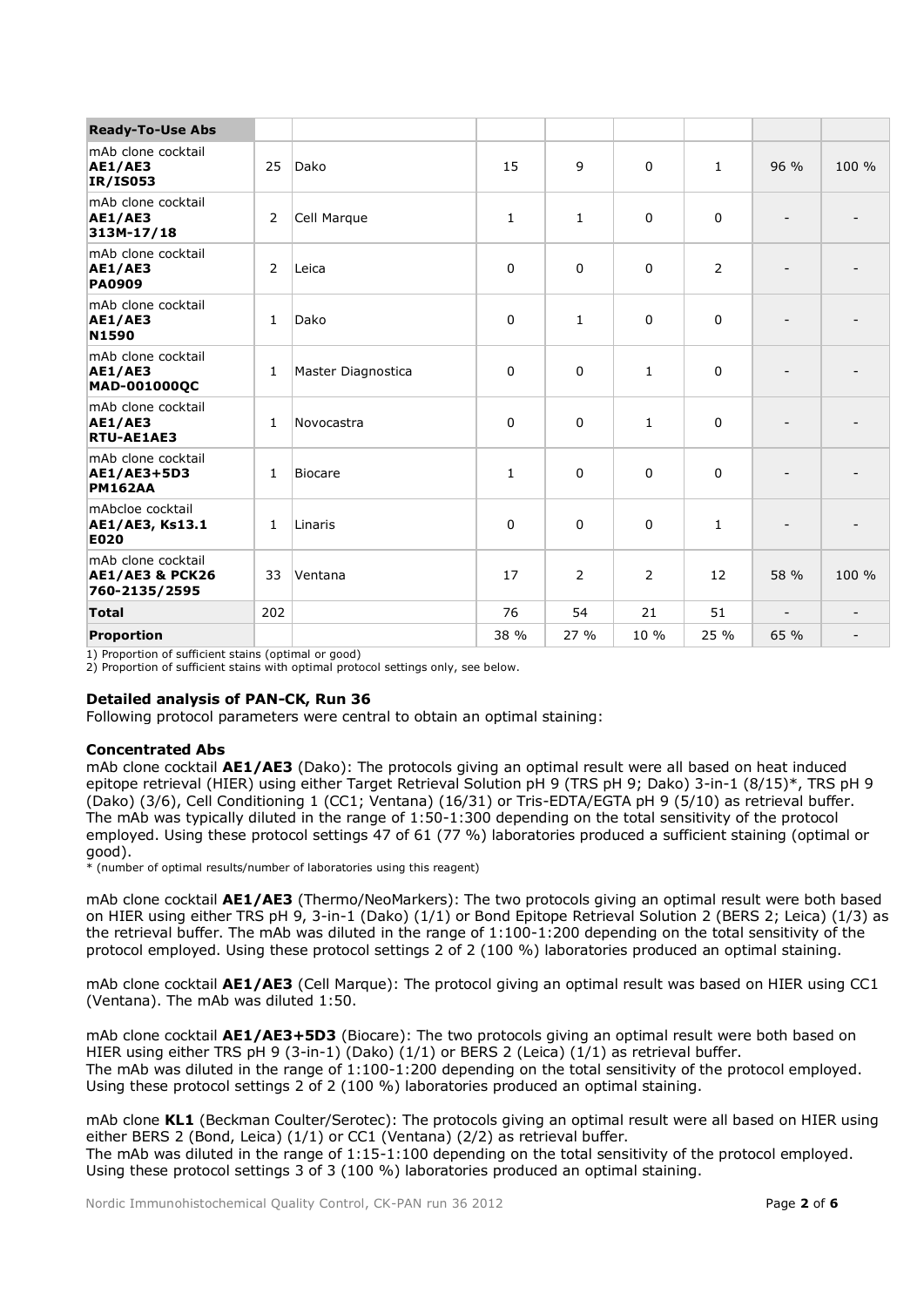mAb clone **OSCAR** (Covance): The protocol giving an optimal result was based on HIER using CC1 (Ventana). The mAb was diluted 1:100.

## **Ready-To-Use Abs**

mAb clone cocktail **AE1/AE3** (prod. no. IS/IR053, Dako): The protocols giving an optimal result were typically based on HIER in PT-Link (heating time for 10-20 min at 95-97°C) using TRS pH 9, 3-in-1 (Dako) or TRS pH 9 (Dako) as HIER buffer, 20 min incubation of the primary Ab and EnVision Flex or EnVision Flex+ (K8000/K8002) as detection system. Using these protocol settings 21 of 21 (100 %) laboratories produced a sufficient staining.

mAb clone cocktail **AE1/AE3 & PCK26** (prod. no. 760-2513, Ventana): The protocols giving an optimal result were typically based on a combined pre-treatment using HIER (mild CC1) followed by Protease 3 (4 min), 8-32 min incubation of the primary Ab and UltraView (760-500, Ventana) or OptiView (760-700, Ventana) as the detection system. Using these protocol settings 18 of 18 (100 %) laboratories produced a sufficient staining (optimal or good).

The most frequent causes of insufficient staining were:

- Inappropriate epitope retrieval e.g., proteolysis as single pre-treatment for mAb clone cocktail AE1/AE3
- Impaired morphology due to excessive proteolysis for the mAb clone cocktail AE1/AE3/PCK26
- Too low concentration of primary antibody
- Less successful primary antibodies.

In concordance with previous NordiQC CK-PAN assessments, the prominent feature of an insufficient staining was a too weak or false negative staining reaction of cells and structures expected to be demonstrated. The majority of laboratories were able to stain CK in columnar epithelial cells of the bile ducts and neoplastic cells of the lung adenocarcinoma, whereas the demonstration of CK in neoplastic cells of the renal cell carcinoma, small cell lung carcinoma and hepatocytes was more difficult and only seen when using protocols with a high sensitivity and appropriate protocol settings. The pass rate was highly influenced by the choice of retrieval method, which underlines the necessity for individual optimization for each clone/clone cocktail used for the demonstration of CK. This correlation has been observed in the last five NordiQC CK-PAN assessments, summarized in table 2.

| Pass rates for run 15, 20, 24, 30 & 36 |              |            |             |             |                         |           |                    |            |  |  |
|----------------------------------------|--------------|------------|-------------|-------------|-------------------------|-----------|--------------------|------------|--|--|
|                                        | <b>Total</b> |            | <b>HIER</b> |             | <b>Proteolysis</b>      |           | HIER + proteolysis |            |  |  |
|                                        | Protocols    | Sufficient | Protocols   | Sufficient  | Sufficient<br>Protocols |           | Protocols          | Sufficient |  |  |
| MAb AE1/AE3                            | 423          | 294 (70 %) | 392         | 290 (74 %)  | 31                      | $4(13\%)$ | 0                  |            |  |  |
| MAb MNF116                             | 67           | 29 (43 %)  | 29          | $9(31\%)$   | 35                      | 20 (57 %) | 3                  | 2(67%)     |  |  |
| MAb KL1                                | 39           | 26(67%)    | 39          | 26(67%)     | 0                       |           | 0                  |            |  |  |
| MAb<br>AE1/AE3/PCK26                   | 72           | 33 (46 %)  | 8           | 2(25%)      | 25                      | 0         | 39                 | 31 (80 %)  |  |  |
| MAb AE1/AE3/5D3                        | 22           | 21(95%)    | 21          | $21(100\%)$ |                         | 0         | 0                  |            |  |  |

## Table 2. **Cumulated data for selected CK-PAN Abs**

These data clearly indicate that the choice of epitope retrieval has a significant impact on the performance of the antibody applied. For the most widely used clone cocktail AE1/AE3, the over-all pass rate was 70%, but only 13% when protease was used as pre-treatment. For another commonly used antibody cocktail, AE1/AE3/PCK26, epitope retrieval using HIER in CC1 (Ventana) followed by proteolysis, provided a pass rate of 80%, compared to 25% and 0% with either HIER or proteolysis, respectively, as single retrieval method.

In this context it has to be stressed, that the CK-PAN data sheets from many vendors give imprecise and misleading guidelines of epitope retrieval and protocol setup: The general protocol recommended by Dako, the most used vendor for the mAb clone cocktail AE1/AE3, is based on proteolytic pre-treatment when used as a concentrate, while HIER is recommended when the clone cocktail is used in a RTU format!

For the mAb AE1/AE3 clone cocktail, Thermo Scientific recommends protelytic pretreatment when using UltraVision LP as detection kit, but HIER when UltraVision Quanto is used with this Ab!

For the most widely used Ready-To-use product, the mAb clone cocktail AE1/AE3/PCK26 from Ventana, the recommended protocol is based on Protease 1 for 4 min, which consistently has produced insufficient stains, see table 2. For this product, HIER in mild CC1, followed by proteolysis in Protease 3 for 4-8 min. was much more robust (this observation has also been published by Ventana in the customer newsletter Bioperspectives in 2007). In this assessment, it was observed that a combined retrieval based on Protease 1 and mild CC1 impaired the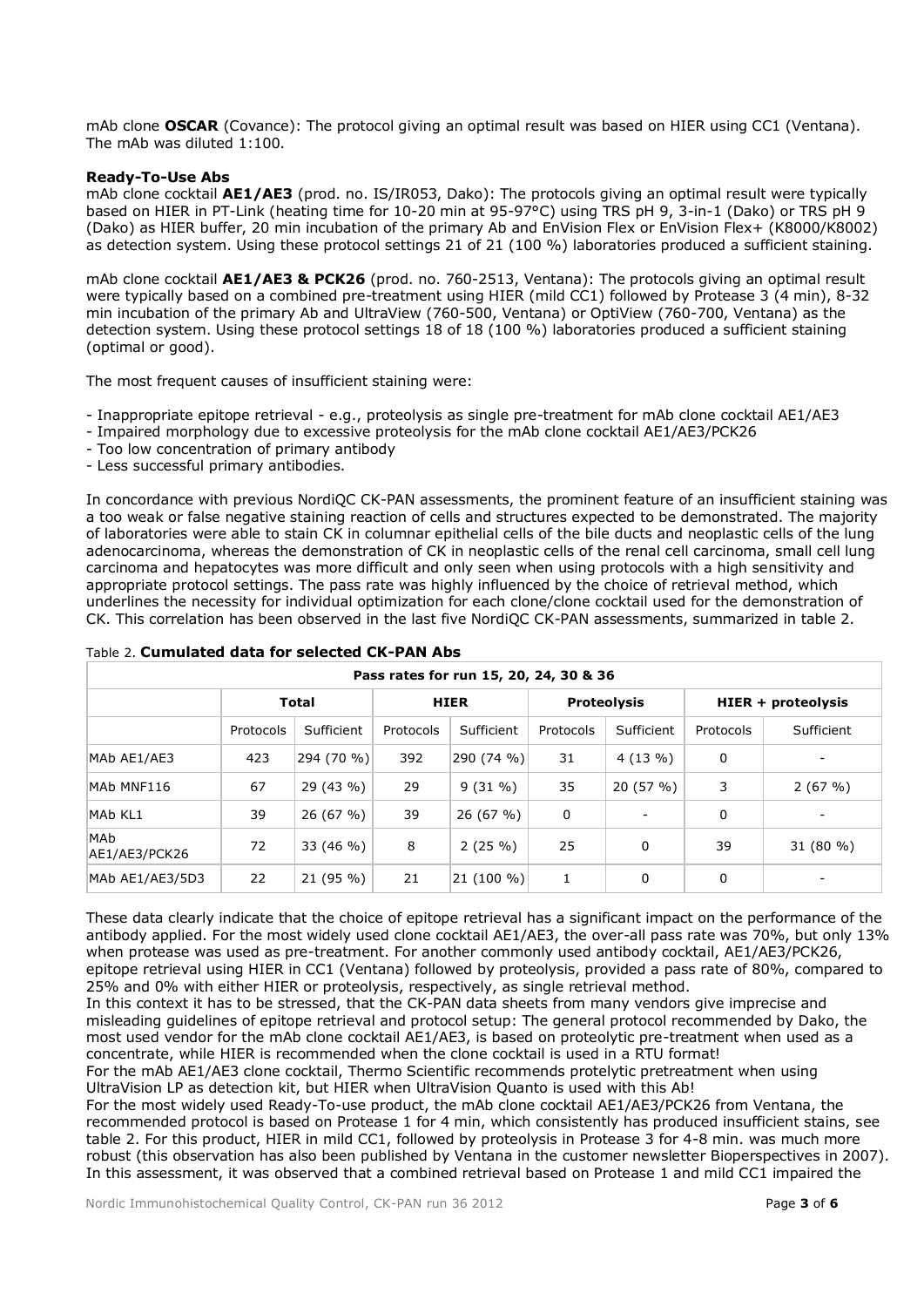morphology due to excessive proteolysis. HIER based on short CC1 and Protease 3 produced a false negative staining result.

It was also observed that the mAb clone cocktail AE1/AE3 from different vendors gave deviating staining patterns, even though identical protocol settings were applied. All protocols (6 out of 6), based on HIER and the mAb clone cocktail AE1/AE3 concentrate from Leica/Novocastra gave false negative staining results and the overall staining reaction resembled the pattern seen by the use of proteolysis. If the mAb clone AE3 is used in combination with proteolytic pre-treatment or too low concentration the Ab, demonstration of the primary CK-LMW type 8 is difficult, compromising the sensitivity, giving false negative reactions in cells with low expression of CK, such as liver cells. The aberrant staining pattern of the Leica/Novocastra Ab might be caused by a too low concentration of the clone AE3 in the final product.

## **Controls**

As seen in the previous NordiQC assessments of CK-PAN, liver and esophagus in combination are recommendable as positive controls. It is crucial that the majority of the hepatocytes (expressing only a limited amount of the primary LMW CK types 8 and 18) show an at least moderate, distinct cytoplasmic and membranous staining reaction. In the esophagus virtually all the squamous epithelial cells must show a strong distinct cytoplasmic staining due to the expression of HMW cytokeratins.

## **Effect of external quality assessment**

This was the 6th assessment of CK-PAN in NordiQC (Table 3) The overall pass rate have remained almost constant in the last 4 runs performed.

|  |  |  | Table 3. Proportion of sufficient results for CK-PAN in the 6 NordiQC runs performed |
|--|--|--|--------------------------------------------------------------------------------------|
|  |  |  |                                                                                      |

|                    | <b>Run 8 2003</b> | <b>Run 15 2005</b> | <b>Run 20 2008</b> | <b>Run 24 2008</b> | <b>Run 30 2010</b> | Run 36 2012 |
|--------------------|-------------------|--------------------|--------------------|--------------------|--------------------|-------------|
| $Participants, n=$ |                   | 85                 | 103                |                    | 168                | 202         |
| Sufficient results | 53 %              | 58 %               | 62%                | 60%                | 65 %               | 65 %        |

A significant difference in pass rates was observed for the laboratories participating in the CK-PAN assessment for the first time compared to the laboratories also participating in the latest assessment run 30, 2010. For laboratories participating for the first time the pass rate was 40 % (19 out of 47 laboratories), whereas the pass rate was 72 % (111 out of 155 laboratories) for the laboratories participating in both runs.

## **Conclusion**

The mAb clone cocktails **AE1/AE3, AE1/AE3/5D3** and **AE1/AE3/PCK26**, and the mAb clone **KL1** are all recommendable antibodies and can all be used to obtain an optimal staining for CK-PAN. The epitope retrieval and protocol settings have to be specifically tailored to each of the clones/cocktails. Liver and esophagus combined are appropriate positive control tissues irrespective of the antibody applied. The vast majority of the hepatocytes must show a distinct cytoplasmic staining reaction with a membrane enhancement, while virtually all the squamous epithelial cells of the esophagus must show a strong cytoplasmic staining reaction.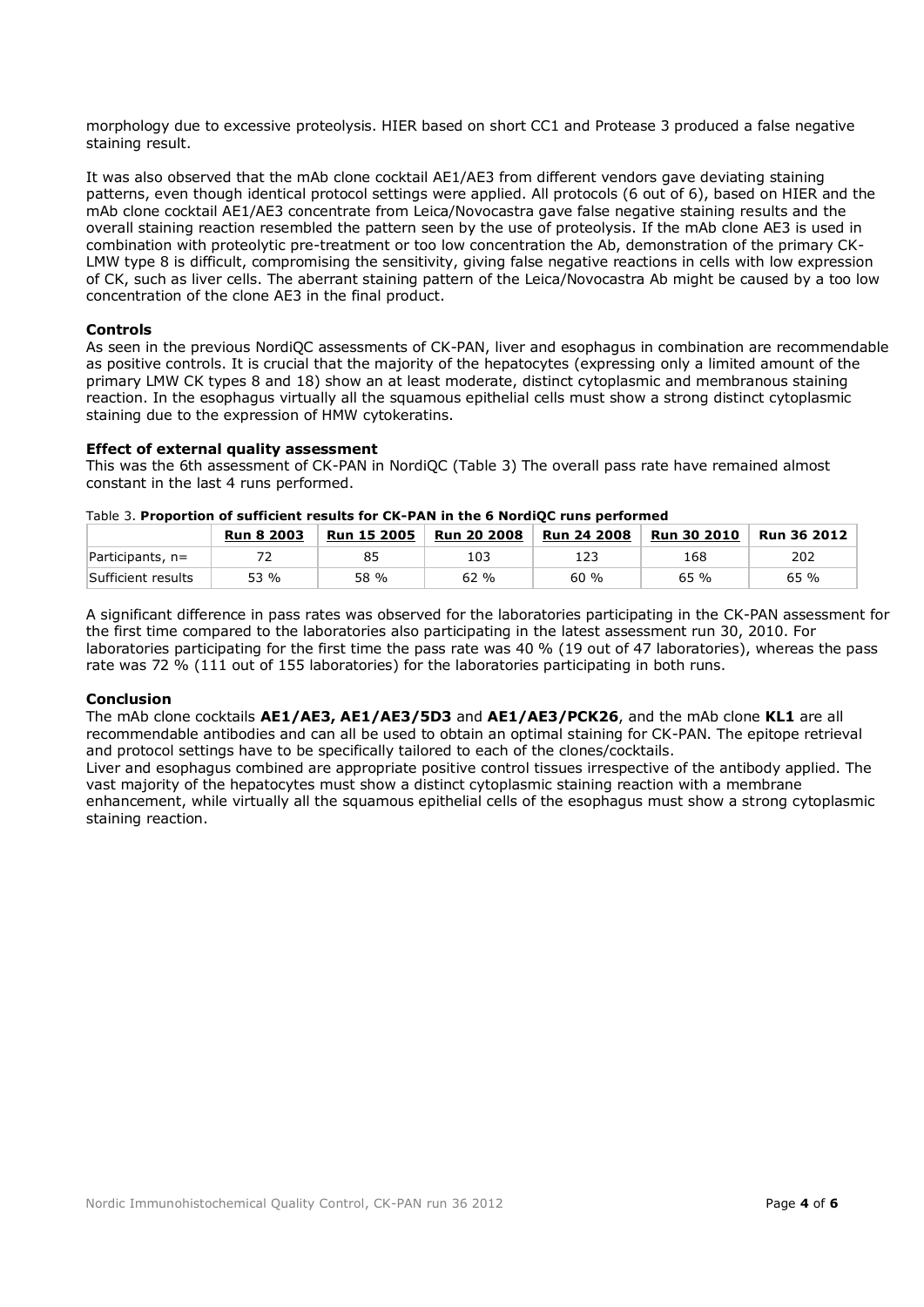

#### Fig. 1a

Optimal CK-PAN staining of the liver using the mAb clone cocktail AE1/AE3/PCK26, Ventana with a combined epitope retrieval method based on HIER in mild CC1 followed by Protease 3. The majority of the hepatocytes show a distinct, moderate to strong staining reaction with membrane enhancement, while the columnar epithelial cells of the bile ducts show a strong cytoplasmic staining reaction. Compare with Figs. 2a - 4a, same protocol.



Fig. 1b

Insufficient CK-PAN staining of the liver, using the mAb clone cocktail AE1/AE3/PCK26, Ventana with proteolytic pretreatment (Protease 1) as single retrieval method. Only the epithelial cells of the bile ducts are demonstrated, while the hepatocytes are unstained. Compare with Figs. 2b - 3b, same protocol.



## Fig. 2a

Optimal CK-PAN staining of the small cell lung carcinoma using same protocol as in Figs. 1a, 3a and 4a.

The majority of the neoplastic cells show a moderate to strong and distinct dot-like cytoplasmic staining reaction. No background staining is seen.



#### Fig. 2b

Staining for CK-PAN of the small cell lung carcinoma using same insufficient protocol as in Fig. 1b.

The intensity of the neoplastic cells demonstrated is reduced compared to the result shown in Fig. 2a. Remnants of the normal epithelial cells show a strong staining reaction. However, also compare with Fig. 3b., same protocol.